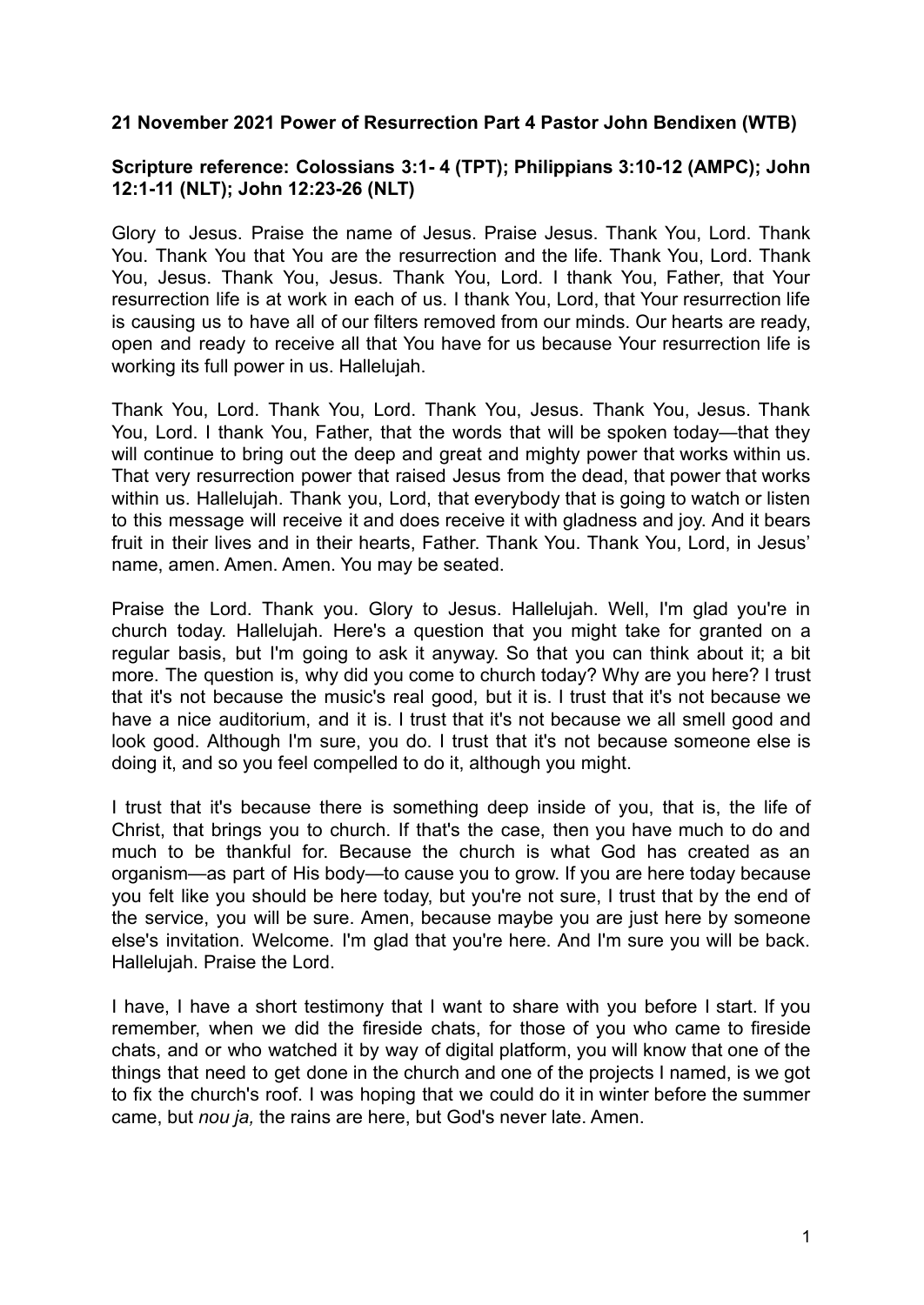So, I want to share with you something that happened on the fireside chat that you may or may not know about, but when we were in the fireside chat, and subsequently after that, at least one more time, from the pulpit, from this platform, I said, "It's not what I want to spend money on; maintenance. I want to spend money on other good things." So, the Lord began to deal with me about that. He said to me, "So John, who called you to the ministry?" I said, ''You did, Lord." He said, "Who called you to Witbank?" I said, "You did." He said, "Who gave you this building?" I said, "You did." So He said, "You don't want to fix the roof? Because if you don't want to, I won't." So I said, "I want to fix the roof, Lord. I want to fix the roof. I really, really want to fix the roof. I'm really happy to fix the roof. I'm blessed that I have a roof to fix. I'm blessed that You gave me a building that's got a roof on for a roof to fix. Thank You, Lord, that I can fix this roof. Thank You. Thank You, Lord. I'm happy, I'm joyful. I'm delighted that I can fix a roof."

As I began to change what I was saying, the joy came in my heart to fix the roof. I'm sharing this with you by way of testimony that actually in everything that you do in your life, you have one of two choices. You can speak what you really have an emotion for, what you think of in your head, or you can speak what God says. If you think something with your mind, or what your head's telling you, or your emotions are telling you, then you can't access the solutions that God wants to give you.

So, a couple of business people that own a company had a customer, but the customer was going to spend a little money with them before the end of the financial year. I mean little money. This customer approached them less than two months ago. This customer approached them and asked them if they could do a whole bunch of work for them. By the way, they said, "This works got to be completed and built, and we got to pay you by the end of the year. We told the CEO we would get this job done, and we need to pay for it and get the job done. Can you do the job so that we can pay you before the end of the year?" They said, "Yes, we can do the job" and pay you before the next they started getting paid. They got paid so much money to do this job. They had so much turnover and profit. They decided that they are going to give the Lord—it's between 25 and 30% of the turnover of that deal because He blessed them with the deal that wasn't on the table two months ago.

Number one, number two, it was in the heart to bless the Lord anyway. God had put a figure, and a number in their heart that they wanted to bless the ministry with, and they were believing God that's such a number would come in. That number came in two months. So, they approached me last week and had lunch with me and said, "We have money. Anything we can do for you?" I said, "Thank you, thank you that you asked." I said, "Is there enough money to fix the roof?" When I told them what the number is, they said, "When do you want to start?" I said, "Well, next week." They said, "Well, let's do it." I already had asked, already got updated quotes. I had it in my heart to get updated quotes to get the roof fixed.

When your solution is more than half a million rand, and you have to understand that this is a God answer. So, we commence fixing the roof next week, and it will be completed from what I'm told by the time all companies close their business, which means around the 15th of December, more or less. Hallelujah. Praise Jesus. Praise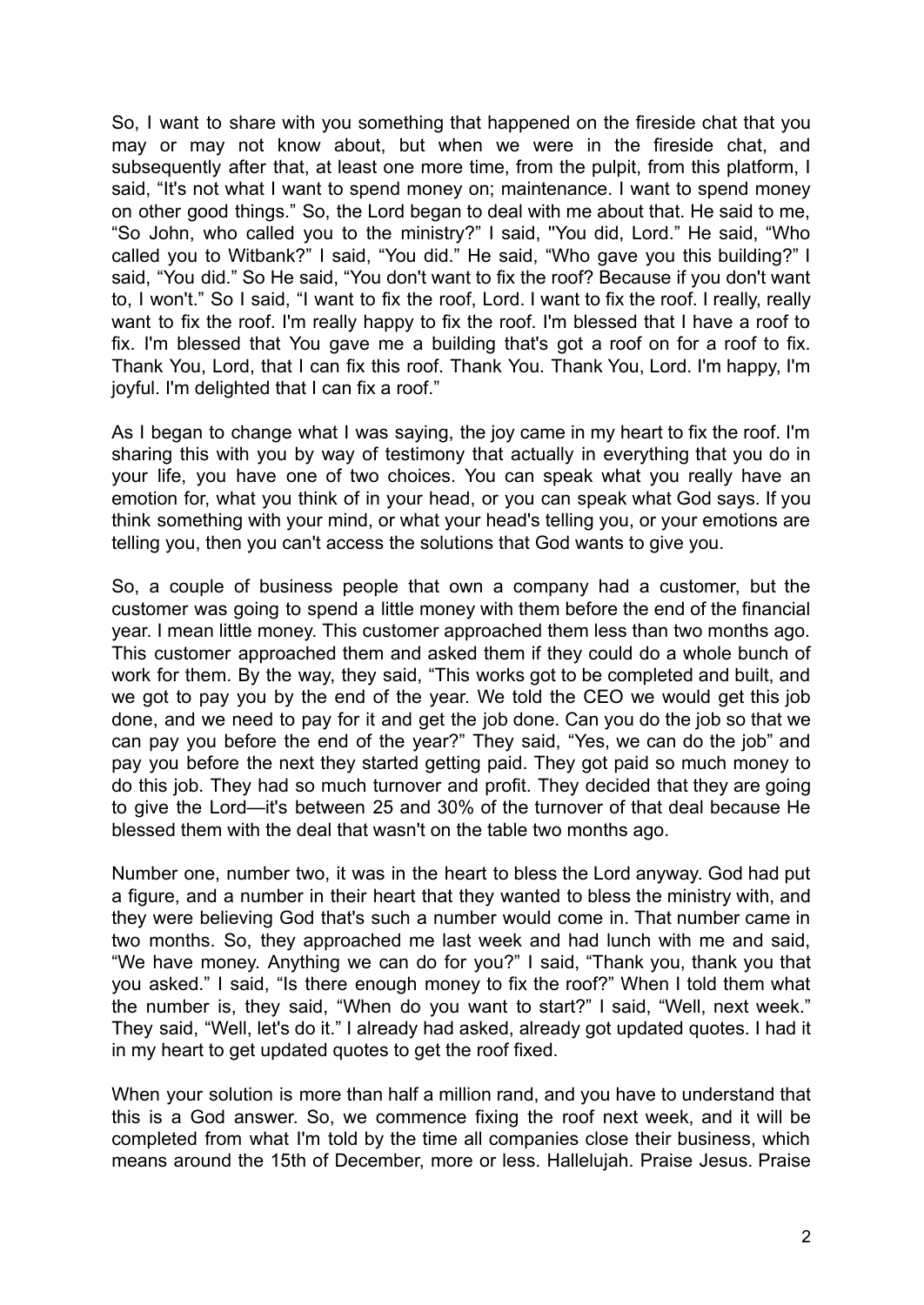Jesus. That is *Resurrection Power* at work. You know, it just took a short Word from the Lord to me, "Oh, you don't want to, do you? "I want to, I promise, I want to!" I really, I changed my heart, I change everything - I want to, I want to. I am blessed, I'm wanting to, I wanting to.

Because anyway, what's more than half a million rand to God? So, you're going to see this building being repaired over the next six weeks or so. Every time you come to church, and you see something is going on here, I want you to remember that it's, it's God's power that made this happen. It's God's power that made this happen. It's God's power that made this happen. It's God's power that made this happen. Hallelujah. Glory to God. [*Pastor John snaps his fingers.*] Just like that. God did it. Just like that. The money wasn't there two months ago. Two months later, there's more than that amount of money available. We just yet have to figure out how we got to spend the rest. Huh.

I mean, I've got an orange jacket on today, but you know *[Pastor John dancing)]*, it's not because I have an orange jacket on it's because God's good to us because this is our church building. It doesn't matter how good it looks on the inside. If it rains and the roof falls in, you're not going to be happy. Right? God said I don't want my people to be unhappy, I'll fix the roof, but John, I need you to get in line with what I want you to do. So, if you say you don't want to, then I won't. Hallelujah.

See, because **I** had advice to fix the building, the roof, two ways. The one way was to kind of paint over it and do a temporary sort of weather guard fix of the roof. Then I had another solution that was significantly more than that, but it would be something that fixed the roof for 20 to 30 years. One is tempted because you don't want to fix the roof with that much money—to go for the cheap solution? But thank God, through gifts and callings in this body, we came to the right conclusion about what the right solution would be, but it cost a lot more money. How many of you know it's a lot better to have a solution that lasts three to five years? And have one that lasts 20 to 30 years? Glory to God.

So, I expect all of you to be around here for 20 to 30 years, so you can see the roof still lasts. We're building for legacy, aren't we? Amen. Praise the Lord. Come on, that's good news. That's a testimony. Hallelujah. Glory to Jesus. Glory to God. Hallelujah. Praise the Lord.

I felt led in me to share that with you in my heart today. Number one, because you're going to see activity starting, and number two, if God can do it for me, He can do it for you because you know this! I put projects out there. I don't come up here every week by begging you for money. Come on now. I don't come here, and I ask for your money and say, "Hey, we are this much short on the project, and we are this much short, and we are doing this, and we just need another, 100 000, and we can get the job done. I don't do that. Some people might think or let you know if you must keep plugging the vision, and then you'll get the money. I really am a person who sows my own seed financially. I have my own seeds that come out of my mouth, which is why God had to correct me and say, "I won't if you don't".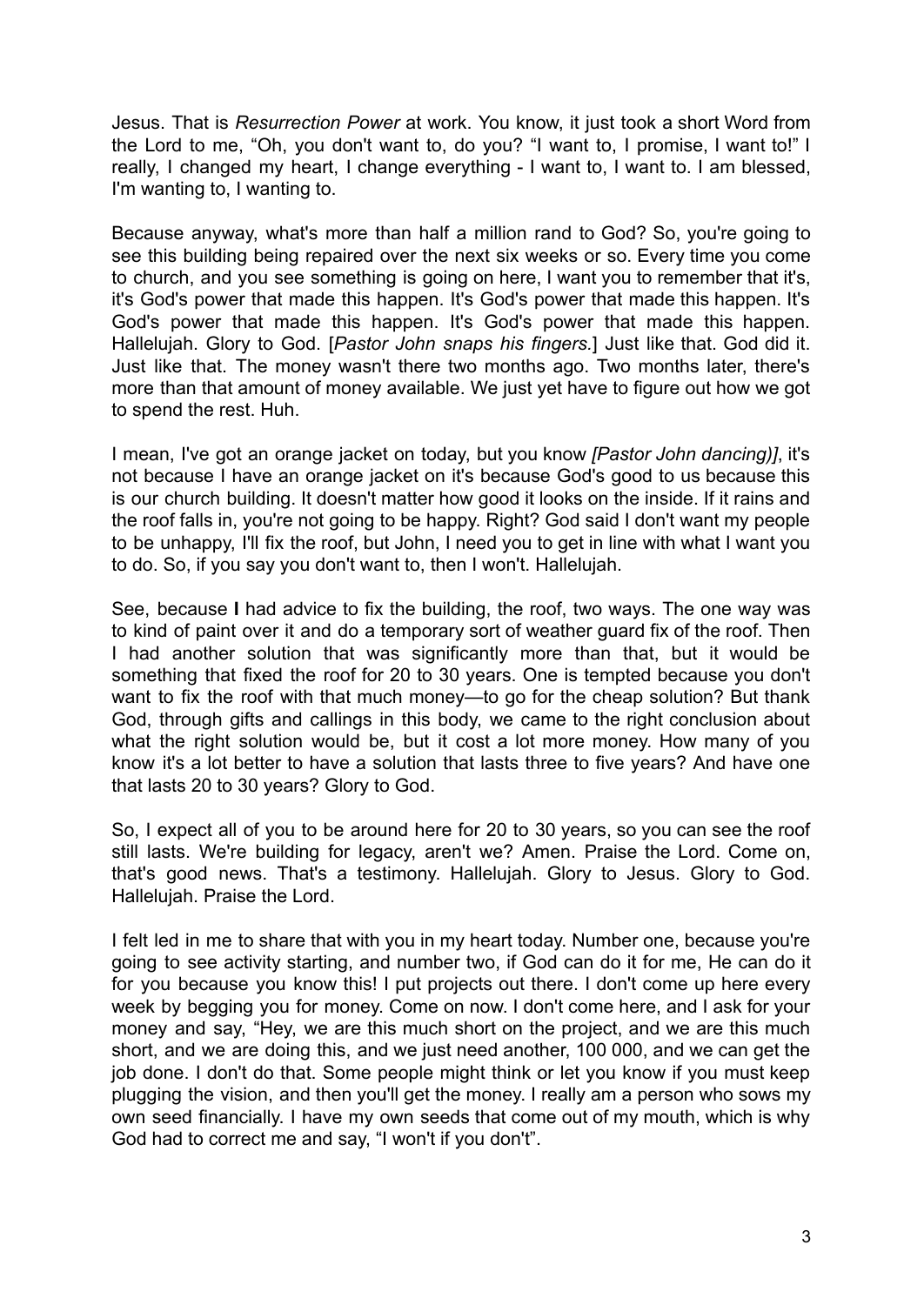So, in this case, God did the job very quickly. It doesn't always take this quick, but I do want to say this to you, in this season that God has got us right now, He's doing things a lot quicker. He really is, and there is a Scriptural reference for this. The scriptural reference is *that the harvester will overtake the sower.* When God brings His power, the harvester will overtake the sower. That means you can't sow your seed fast enough before the harvest is coming. We're in that season. Hallelujah. Praise the Lord.

You should be happy that I'm not the kind of leader that comes and begs you for money all the time. You should be happy about that because actually, that's not the way that God wants us to have church. I don't believe that. I believe God wants to answer, He'll answer, and He can answer any way He chooses. I do put the vision out there. I mean, it's my job to let you know what's going on. So, that if you want to sow, that you can sow. These business people, I mean, knew about the project. So, when I said it, they said, "That's exactly the kind of thing that we would like to spend the money on." The money is not even coming into the church account. They are just taking care of it. Praise the Lord. Glory to God.

That's why I asked you the question, "Why are you in church this morning?" Because if you're in church this morning to hear something from God and what God says to you through this vessel—I'm just a vessel. So, when God chooses to speak to you through this vessel, that you see it as God speaking to you, that you don't see it as Pastor John speaking to you. If you know that God is speaking today—if this was Jesus standing here speaking to you today—maybe you would take the words a bit more seriously. Maybe not. We're going to share with you a few things this morning. I trust it will bless your life. Are you all with me?

Colossians chapter three, verses one to three, is the Scripture I've been using as my foundation scripture with us. Colossians chapter three, verses one to three. I'm going to just read it out of The Passion Translation. **<sup>1</sup> Christ's resurrection is your resurrection too. This is why we are to yearn for all that is above, for that's where Christ sits enthroned at the place of all power,** all **honor, and** all **authority! <sup>2</sup> Yes,** *feast on all the treasures of the heavenly realm* **and fill your thoughts with heavenly realities, and not with the distractions of the natural realm. <sup>3</sup> Your crucifixion with Christ has severed the tie to this life, and now your true life is hidden away in God in Christ. <sup>4</sup> And as Christ himself is seen for who he really is, who you really are will also be revealed, for you are now one with him in his glory! (Colossians 3:1-4 TPT).**

I've got to just emphasize a few things before I go ahead with the rest of the message. That is Christ's resurrection is your resurrection too. It is the power of God that raises you from the inside. We are supposed to have our minds filled with heavenly realities, not natural realities. If you have your mind filled with natural realities, then you are going to be consumed with natural things. So, I don't mind being vulnerable with you. You don't use it against me, but you understand that deep inside of myself when the Lord said, "Change your confession because if you don't want to, I won't."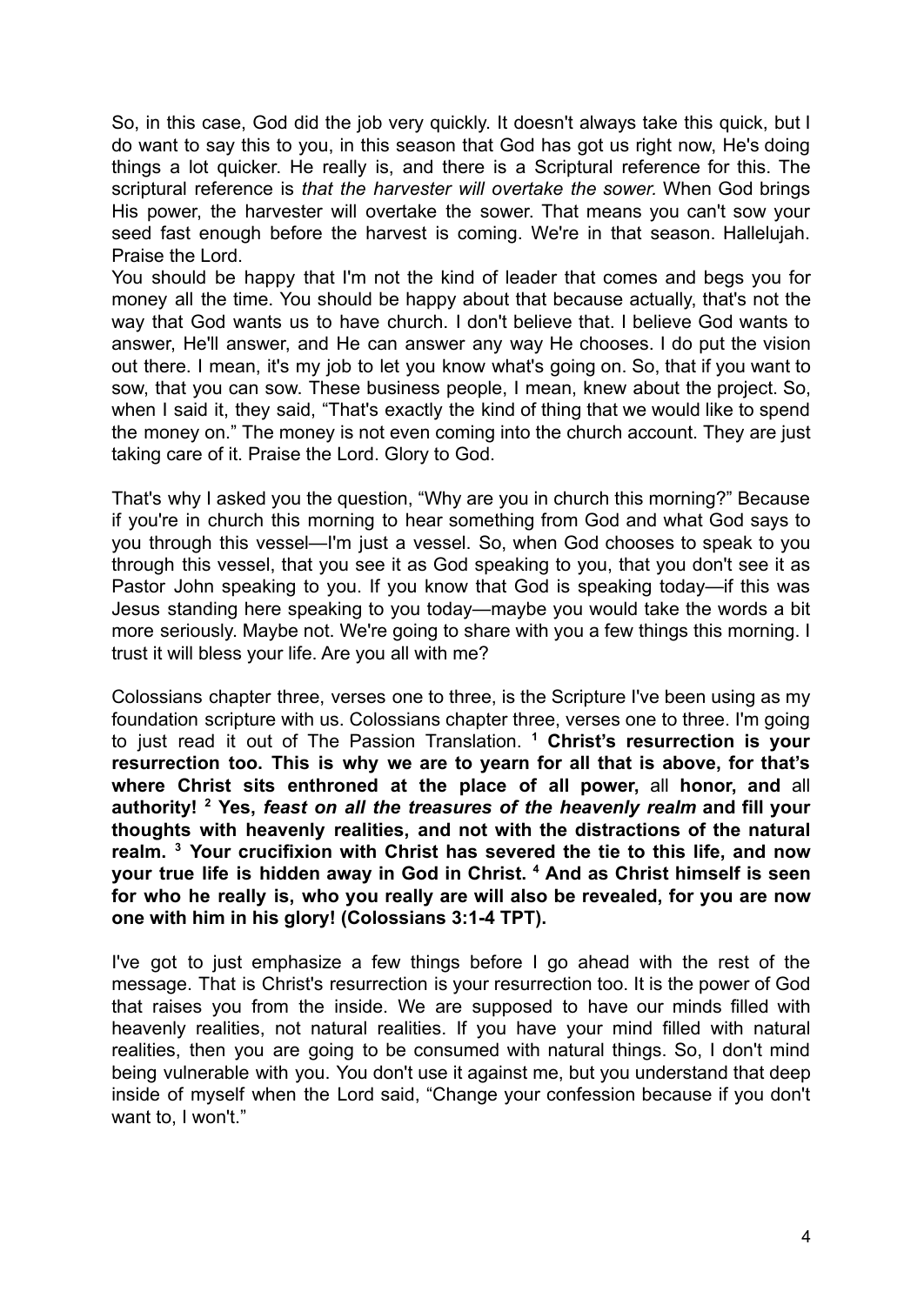What He was dealing with on the inside of me was, subconsciously, the enemy. Subconsciously, the enemy had come very subtly to kind of put me under this, and I'm going to call it natural pressure, which is in the natural realm. There is a lot of economic hardship going on. How is the collective church, who is naturally going to potentially, be part of the solution to funding a roof? How are we going to—over and above the normal expenses that have got to be done to run the ministry—how are we going to get the money to pay for the bill for the roof?

So, subconsciously in my own mind, I'm thinking: "There are lots of other things I have to do, for example, next year we have, potentially, there are people that have indicated to us that there will be up to 10 or 14 more interns coming into the programme here, which, and there are very few of the interns that are here this year that are not coming back. They're going to stay for another year, at least.

Now we're going to have a whole bunch more people coming into a limited office space at the back there. I've got to have solutions. So you understand that in my mind I'd rather have money to have a solution for there (the internship programme) than to fix a roof. But what that means is that I'm putting a limit on God as to what [gestures to congregation] your capacity is collectively to solve a problem.

God said to me: "You are putting limits on me, John because if you don't want to, I won't, but if you want to I will." Listen, I don't know what's going on in everybody's life, but if there's a business out there that God knows that He can use to release 20 to 30 per cent of the total turnover of a deal into the church, He's going to cause that business to be blessed beyond their wildest dreams and imaginations because that business is what He can trust.

That's what happened here. Those business people obeyed God. See, the test isn't before they earn the money, the test came when they earned the money. Because they could've taken ten per cent and said: "Here's money for the church." That would have been a great number, it would have been a good amount of money, and I would have said: "Thank you, Jesus." Come on now.

So, what would they have done with the other 15 per cent of the money? Spend it on themselves. So, they made a choice, "We don't want to spend this money on ourselves, we want to thank God for a deal that wasn't on the table. He supernaturally put this deal on the table, and had all the money come into our business within a quarter of a year."

Come on, we're talking about in their life, in their deals, millions. Hello, how does that happen? God, but, the real test didn't happen when they got the deal, the real test came in when the money was in their account, and now they have to decide. Come on now, because after that, you know, "Well hey, I can build a few more houses for myself, or I can buy a new car, or I can…" Cash. I'm speaking more about me than about them, but thank God that they were obedient, but for me, we put limits on God when we say that the Resurrection Power of God is not enough power to be available through my word-speaking and through what I believe in my heart. There's not enough power to do the job.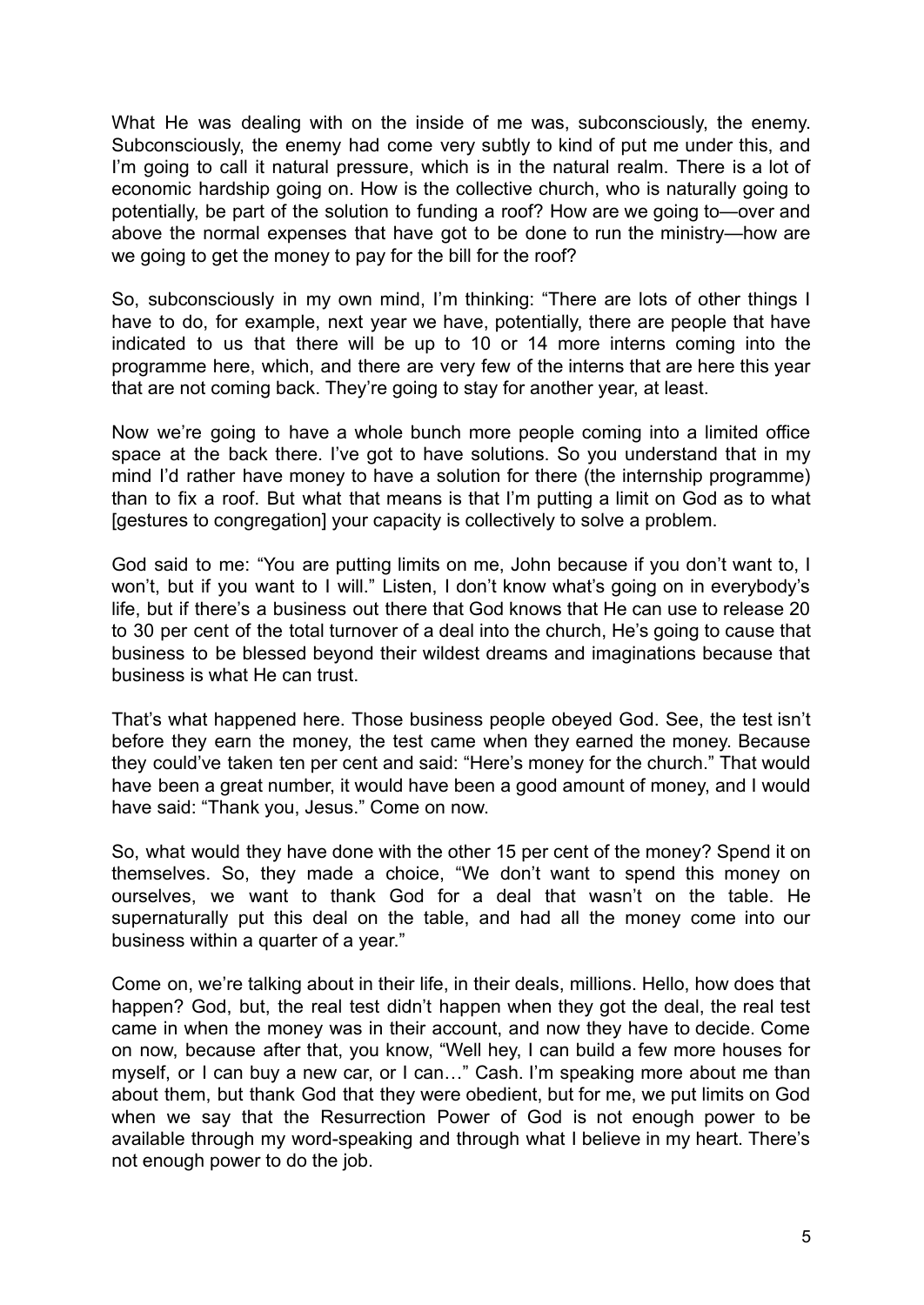I want to say to you, if that's the case, it's time to focus. It's time to focus on what I'm going to be ministering to you this morning. It's time to focus on your personal walk with God. I don't mean to share this testimony with you to put pressure on you in any way about your faith, or where God hasn't answered a prayer or a request, or where you have sown a seed and haven't seen the result of it, or any other reason other than for you. I want you to see that the way God has been dealing with me is that I had to fix what was inside of my heart. Amen. Hallelujah.

So, it is with all of us, because **³ Your crucifixion with Christ has severed the tie to this life, and now your true life is hidden away in God in Christ. (Colossians 3:3 TPT)** Your true life. The life that is your natural life, when you leave here and you go and have lunch or you go and buy take-aways, and you spend the rest of your afternoon resting, doing whatever you're going to do on a Sunday afternoon. Whatever it is that you do, that natural world that you live through this natural body, that's not your true life. Your true life is what's happening on the inside-man of you; that's in the spirit-man.

If you let this temporary man's life, if you let this life dominate you, then it will. In my case, I had allowed a subconscious thought to come in and say, you know, even a great blessing, I would rather spend it on something else because I didn't think there would be another blessing that would come after a great blessing. So, that means in my heart I was subjecting myself to a scarcity mentality. There was still a root of some poverty-thinking in my mind and in my heart that I had to immediately deal with in my confession, and say: "Thank you, Lord, for calling me. Thank you, Lord, for blessing me." I had to speak it by the Holy Spirit, I had to speak it out of my heart. I had to speak those words out of my heart, and so I'm making a public confession about it because often you just see the results and then you think that it magically happens by faith. Oftentimes it sounds like that.

You know, that this did happen in a very very quick time, but this is, in some ways, it is my natural way that my faith works for me, and it has worked in miraculous ways to this point. I get quotes in, I find out what the scope of the problem is, or the next thing that God wants us to do, and then I sow seed towards it and I begin to speak about it, and then I wait. I just wait, and the people that work here will tell you, oftentimes they know the project is already planned, it's already done, it's all ready; everything is to the T, to the minus, we planned it out, and then nothing happens. And so, sometimes, they think, "Well, what happened? Pastor John's got us on like "go-mode", and yet, there's nothing happening." Well, I'm just waiting. "Why are you waiting?" I'm waiting for God to meet the need. I'm waiting for God to bring the money because He uses human channels. Hallelujah. Praise the Lord.

So, it will be with you, if you do that, God will provide supernatural channels to bless you. I'm telling you now there are business deals out there that are waiting to be closed because God wants you to have the prosperity. But if you're going to keep that prosperity locked up for yourself and say, look at God, look, you know, all this stuff. Then God will say, Okay, I see, I can bless you and you are my child.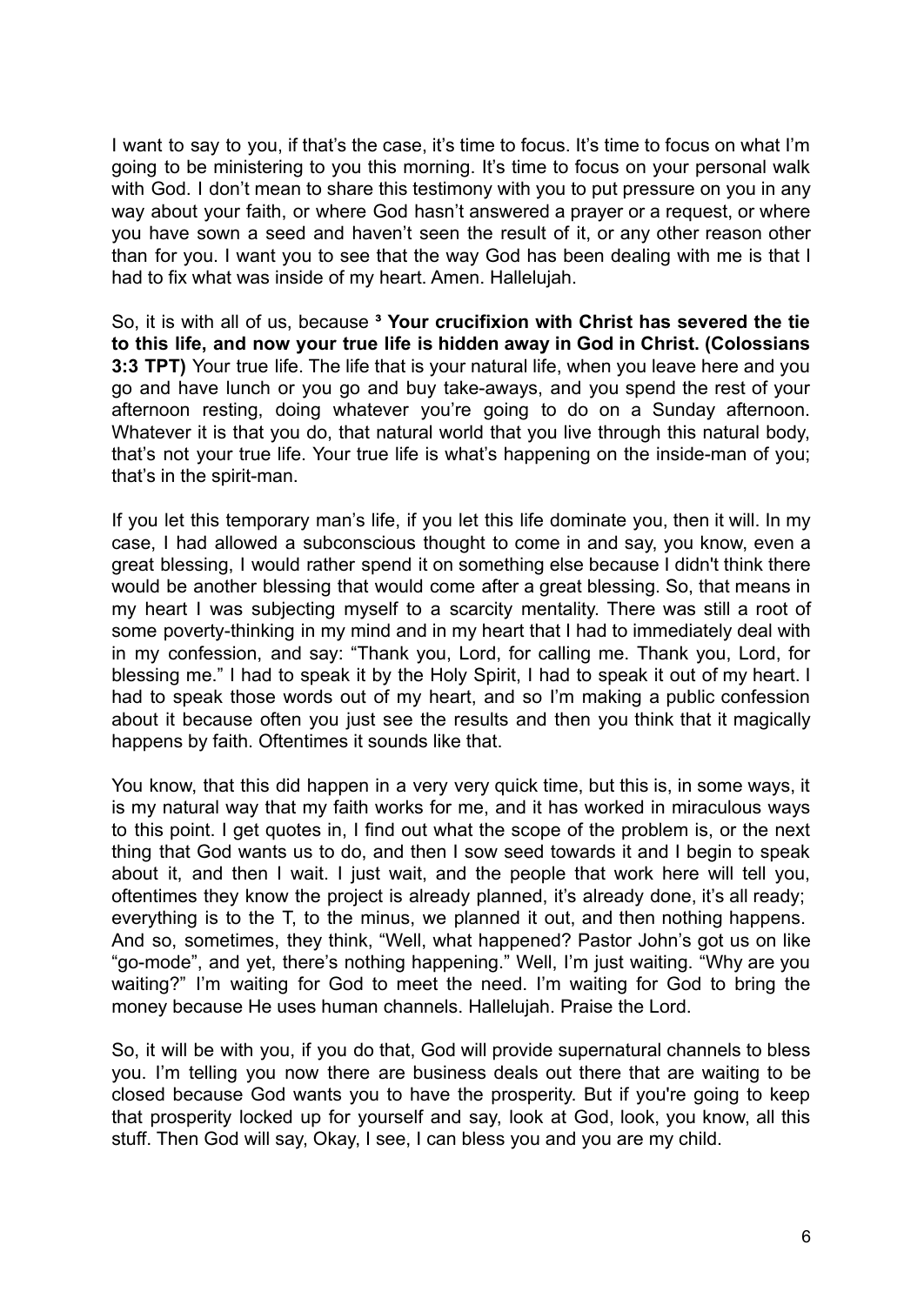Recently, I've been speaking about supernatural provision and established prosperity. I'm going to speak more about this in another while. As a child of God, God will supernaturally provide for you. He will. It doesn't matter how bad circumstances look, He will provide for you. I've never seen the righteous begging for bread. Right? He will provide for you. He provided for the children of Israel when they were in a desert for 40 years. Their clothes never got worn out. They had food every day, they had enough water in their lives. They had a heating and cooling system of a supernatural nature, supernatural provision, but that's not where God wanted them to live—in the supernatural provision. He wanted them to move on into the covenant level of relationship, where they have supernatural or established prosperity through covenant. Where every year your walk with God brings about a result.

So, you understand the difference. I'm wandering around the desert, God's got to provide for me. Well, this is a nice life, I don't think I want to move out of there. That's not where God wants His children to live. God wants His children to move out from supernatural provision and walk into the promised land where year on year, the fruit has to go and be plucked, the fruit has to come in. The water has got to be drawn from the well that you didn't dig. Why? Why would God make you work for your water when He'd have you walk around the desert and give you water every day? Why would God want you to go and draw water out of the well? Because if you're drinking from wells that you didn't dig, and if you're feeding from vineyards and harvests that you didn't plant. If you're living in houses that you didn't build, then every day, every year, all the time you have to thank God. You have to recognize that God is doing this.

Not because He has to, because He brought you out of Egypt, but because He wants to because you're His covenant child. Established prosperity, year on year, it doesn't just feed you. It feeds your next generation and your next generation and your next generation for generations to come. Established prosperity. Hallelujah. Come on, this is a good word today already. Glory to God. Praise Jesus.

Philippians chapter 3, verse 10, in the Amplified Bible, says, **<sup>10</sup> [For my determined purpose is] that I may know Him [that I may progressively become more deeply and intimately acquainted with Him, perceiving and recognizing and understanding the wonders of His Person more strongly and more clearly], and that I may in that same way come to know the power outflowing from His resurrection** So can you see this? **It's my determined purpose that I may know Him,** that I may get to know Him so intimately, so progressively, so well, that I may so get to know and recognize this amazing Spirit-Being, new life that is God, that lives in me, **that I may in that same way come to know the power outflowing from His resurrection. (Philippians 3:10 AMPC)**

How do you get to know *Resurrection Power* in your life? Becoming more acquainted with Him. You can't come to church on a Sunday, every Sunday and say this is enough to get to know His resurrection power. You got to live this life with Him every day. All the time. **That I may in that same way come to know the power outflowing from His resurrection [which it exerts over believers], and that I**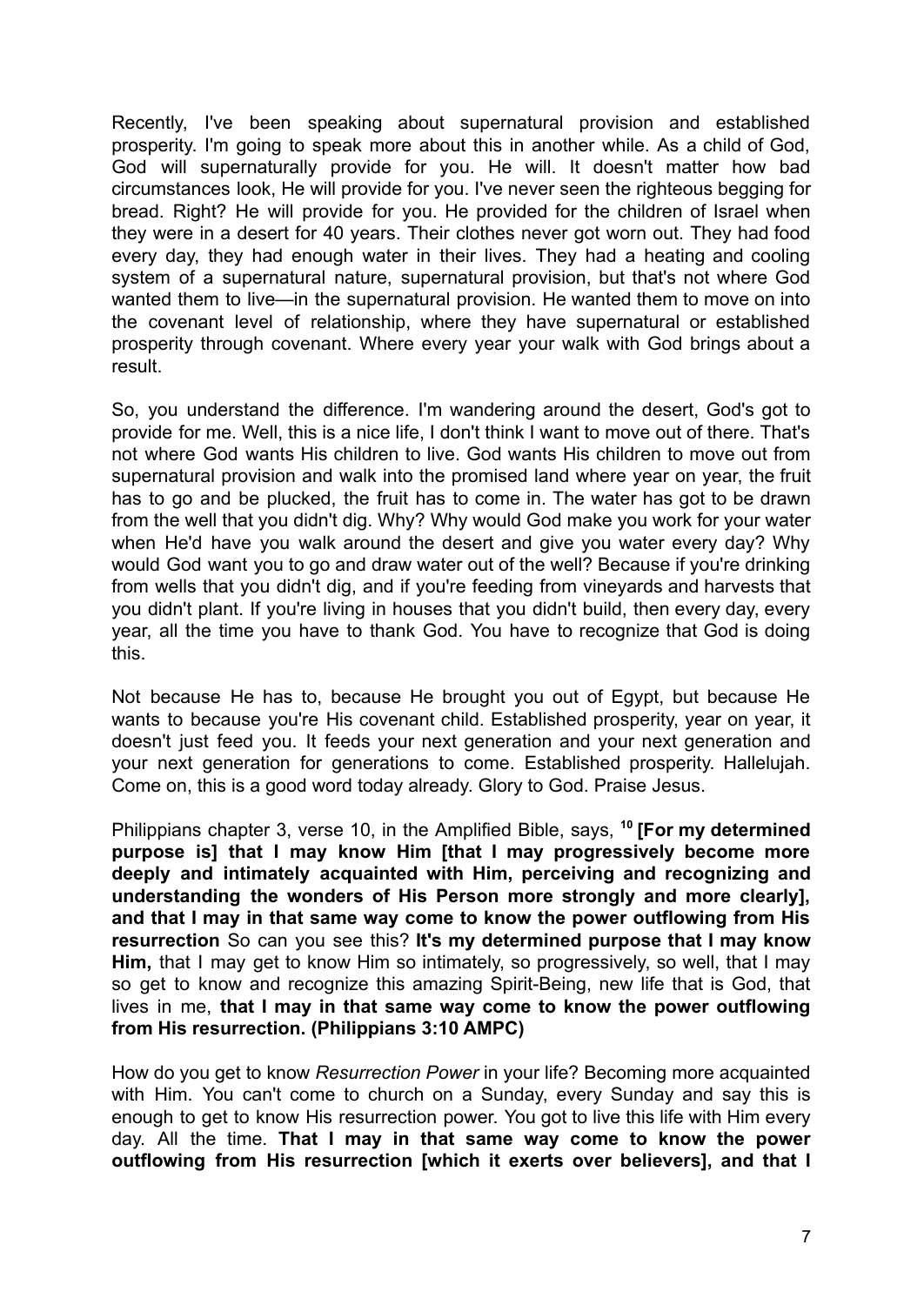**may so share His sufferings as to be continually transformed [in spirit into His likeness even] to His death,** So just hold on with me **[in the hope]**. **<sup>11</sup> That if possible I may attain to the [spiritual and moral] resurrection [that lifts me] out from among the dead [even while** I am **in the body]. (Philippians 3:10-11 AMPC)** This is a *Resurrection Power* that is inside of you, and Paul is saying, I don't mind sharing in the sufferings of Christ. He's not saying that my body is going to die, so that I may share in the *Resurrection Power* of Christ. He's saying that while I'm in the body, I may suffer some persecutions and some sufferings. But all of that is worthwhile if it teaches me what kind of power the *Resurrection Power* is.

So, you think you're going through a financial hardship, you're going through a relationship issue, you're going through a physical health issue? And so you might say, well, none of this can teach me anything. Well, God didn't put you through all of that to teach you that stuff, but you're going to go through that stuff while you're on the earth. So, you might as well say, I'm going to believe God that while I'm going through a process, I will get to understand His *Resurrection Power.*

He's not leaving us with this. He's not leaving us without hope. In fact, this is a very hopeful scripture. This is a very powerful Scripture because it's giving us the recognition that there is a resurrection life that is available for us to live in. If we are prepared to know Him. Amen. I mean, He says here, **<sup>12</sup> Not that I have now attained [this ideal], or have already been made perfect, but I press on to lay hold of (grasp)** *and* **make my own, that for which Christ Jesus (the Messiah) has laid hold of me** *and* **made me His own. (Philippians 3:12 AMPC)** Hallelujah.

At this point, I have to ask you a question, and if you don't listen to these messages again, you should. You should listen to this message again and again. If you don't, you should at least just remember this question. Are you your own man? Are you your own man? Okay, woman, that's a generic statement, but just in case you missed it, are you your own woman? Some feminists among us, no not you. You know you might have an issue with me, but when God speaks about sons in the Bible, He always talks generically about everyone that is His child. Are you your own man? Are you your own person? Or do you belong to God?

Well, obviously if I'm asking you that question, you're going to answer and you're going to say I belong to God, but what you do with your life tells you who you are. I mean, how you think about yourself. I don't want to be my own man. The more and more I serve God, and the longer I serve God, the more I realize that I don't want to be my own man. I want to be God's man. It doesn't matter whether you're in business, it doesn't matter if you're at home raising children. It doesn't matter what you do with your life. You can choose to be your own person or not. You can choose to be God's person, and you should. That's where everything good happens for you. I don't want it to sound doom and gloom, but you will face persecution, and you will have sufferings. Hallelujah. Praise the Lord. Praise the Lord.

I need to move on with my message, but I have had experience, and I feel led of the Lord to share this with you today. I have had experience with my faith walk with God, the faith that God gave me. It's not my faith. It's the faith that He gave me. He's just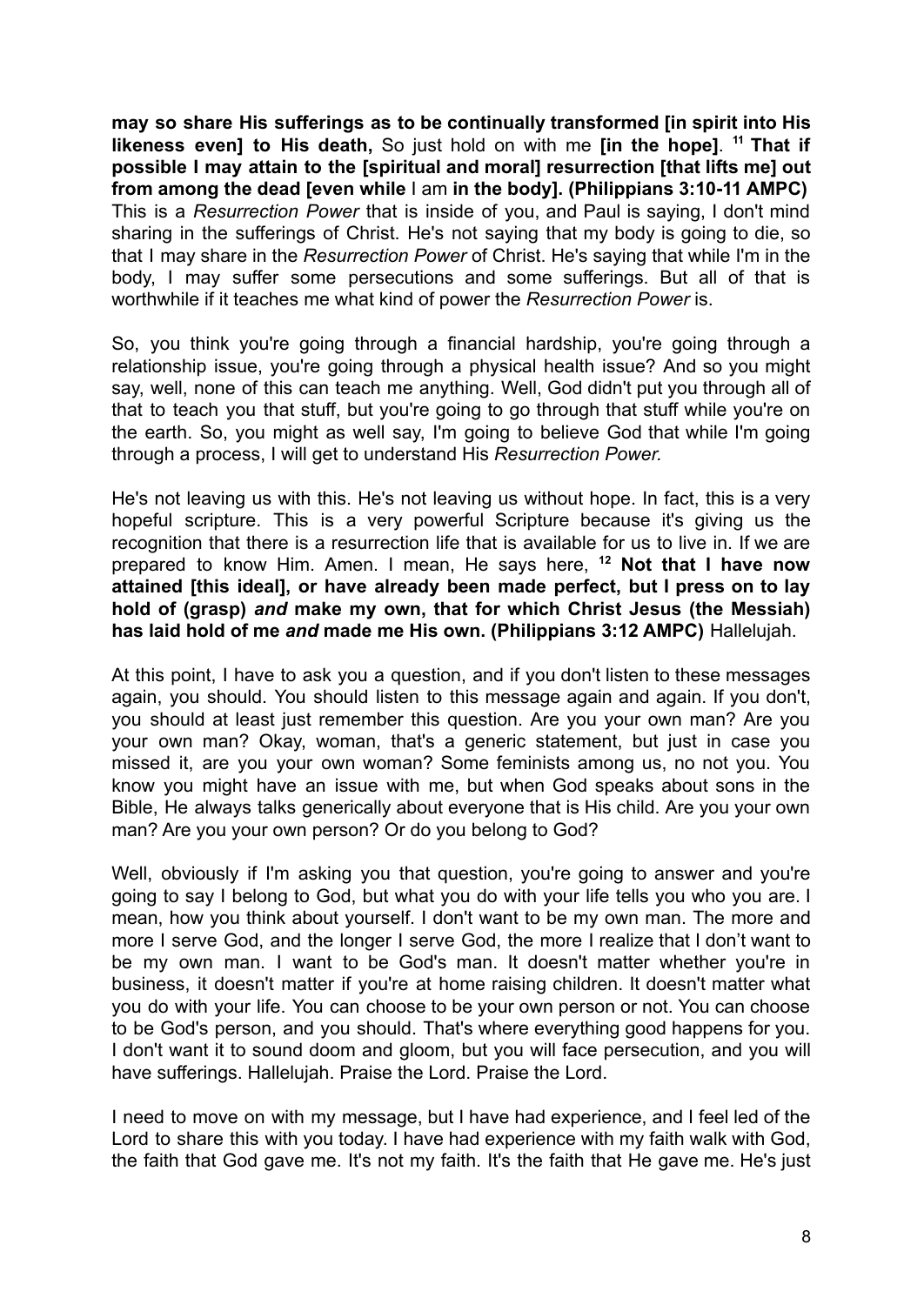given me the opportunity to grow it as I get more, I know Him better. I've had the experience where I've been working my fingers to the bone, literally from early morning, till late afternoon. When I was a young man in my early twenties, I had to provide for my family. I literally, as being in a sales environment in those days, we didn't have telemarketing and automatic cell phone coverage, marketing. I don't know how many of you read that anyway, you just delete it, switch it off. Nobody wants to watch it, right? Digital Marketing phobia, that's what I call it. I have it.

In the years that I was growing up, I had to physically go and knock on buildings, go knock on business doors, go and speak to somebody. How many of you know that if someone's calling you that's not wanted, it's hostile. You don't really want to hear from someone who wants to sell you another cell phone contract, or another insurance policy. Right? Those days weren't quite as bad as it is now. When you walk into an environment, and you're wanting to find out about whether you can become a potential customer or not, there's a whole lot of layers that you got to peel open before you can even get to the point where you can reasonably talk to them. I didn't have the luxury of a whole lot of time because I work on commission. No, turnover of selling products, no money.

I had to speak, I had to literally speak to those customers that I didn't know who they were. I didn't know where they were, didn't know what they were doing. I had to speak to them and tell them to come into my hands. I mean, I did my work, I worked hard, make no mistake, but that didn't guarantee me any success. It didn't matter, I mean the product that I was selling was so competitive in terms of—the marketplace was so competitive. It was all about functions and price and reliability and profit, whatever. It was so competitive that the big players were the big players, and if you were not one of the two or three big players, you were always having to fight and scrape for a deal.

I'll tell you what—when you speak with your mouth, and the *Resurrection Power* of Christ, is at work in you and you speak it out of your mouth, you can call deals into being that are not yet on the table. You can cause money to come into your hands that you have no idea where it's going to come from. Just like the roof. Hallelujah. Praise the Lord. Speak it, speak it.

I'm going to read you the story of Lazarus. I'm so glad that I had no idea that they were going to sing the song this morning, but wow, what a song. Thank you for blessing us with this song, Sharon. Hallelujah. John chapter 12 verse one, in the Living Translation, says **<sup>1</sup> Six days before the Passover celebration began, Jesus arrived in Bethany, the home of Lazarus—the man He had raised from the dead.** By the way, the name Lazarus is an abbreviation of the name, Eleazar, and that means *whom God helps.* Well, I don't know about you, but I need God's help all the time. All the time. Thank you, I thank God that His help is available, all the time. Verse two <sup>2</sup> **A dinner was prepared in Jesus' honor. Martha served, and Lazarus was among those who ate with him (John 12:1-2 NLT).**

I would like to just have you picture this for a moment. Lazarus got sick, he died. It is impossible for a human spirit and soul to remain in the domain of the earth when the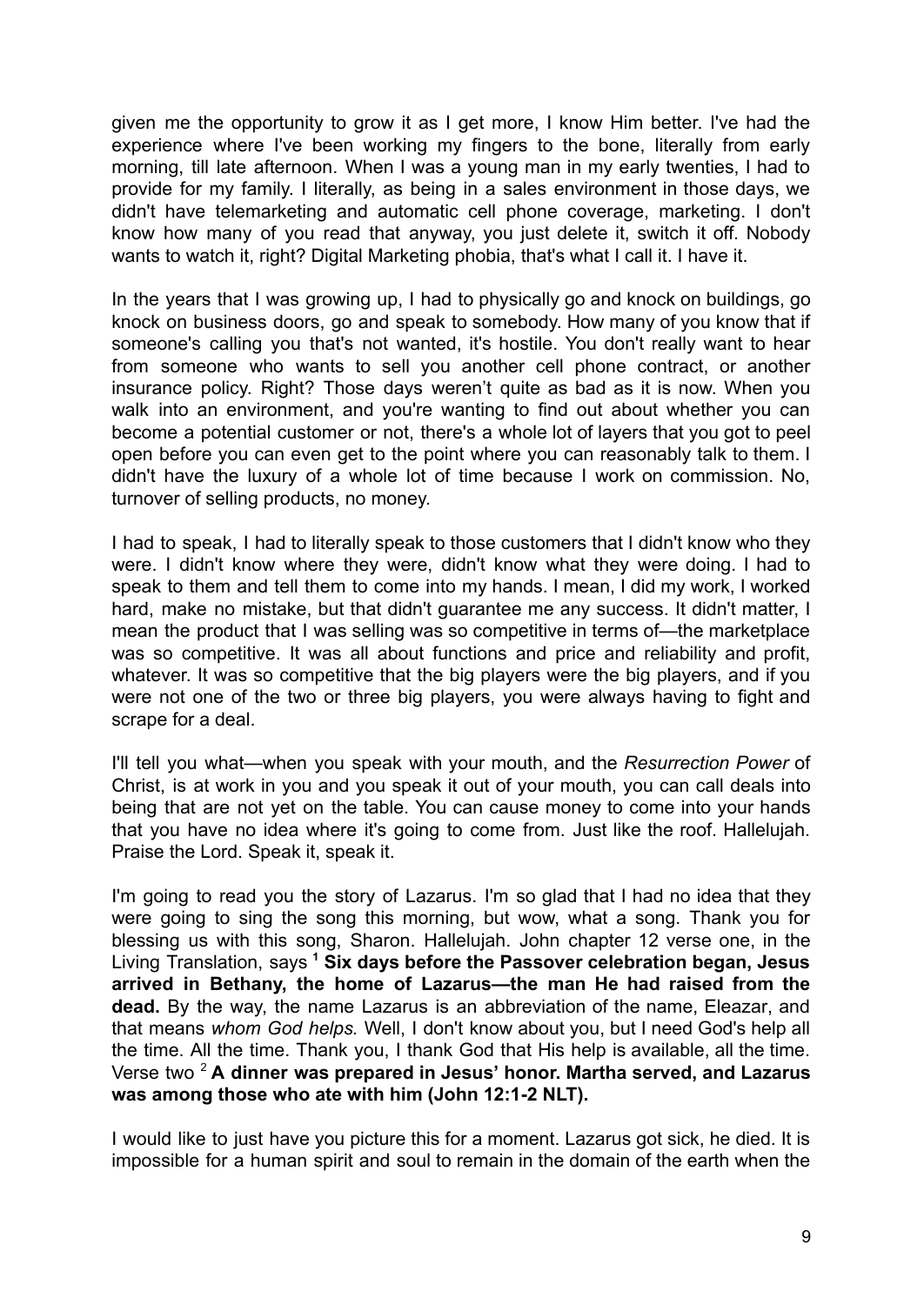body is dead. The spirit and the soul has got to depart from where men live, has to depart from that space because it becomes an eternal being. A soul and a spirit cannot live amongst the natural, living people, it has to depart. Where did Lazarus spirit go? Where did his soul go? His soul went to a place that was a waiting place for all spirits until Jesus was going to die and be raised from the dead. At least those spirits that believed in God. Lazarus is one of the very few people that departed from the natural order of men, and went into a spiritual, went into an eternal place of waiting. Eternal is not quite the word, I want to say, a spirit realm place of waiting because now we go immediately to an eternal place, but at that point, they went into a spiritual place of waiting. People that died without God or who were completely serving other idols and other gods, it appears they went already into a separated place from God eternally. There are references for that in the Bible. I don't want to teach about that today, but Lazarus had gone there.

Can you imagine when Jesus said to Lazarus's body, Lazarus come out! Can you imagine what that was like? For Lazarus, to come back into his body, and now the power of God that raised him from the dead, is there sitting at the table? And he's having a meal with Him. Can you imagine, for a moment with me, what is happening to Lazarus? In the first instance, he's now one of those few people that knows what goes on after death. He also knows the very living life and the power of who's at the table, and yet, the Bible says, almost nothing more about Lazarus other than this. Well, that's because Jesus was about to die, and He was about to pay the price. God wanted everybody to be focused on the death of Jesus. Not on the resurrection of Lazarus. Amen.

It's relevant because Lazarus is a problem for people because he is a problem for the religious order of the day. Because Jesus has just shown that He has authority from heaven, and He has the power to back the authority from heaven. He claims to be God, and so the religious order of the day says, if we can't counteract this claim, then we are without a job. Everything we have lived our lives for no longer is relevant. We have to give up every bit of thing that we've achieved in our human society with our status, with our money, with our position. We have to give that up because this man is raising people from the dead.

So, Lazarus is a problem for them, and he's having lunch with people. He's walking around with Jesus, and everybody knew he was dead, but there's an amazing thing that happens next. I'm really not wanting you to focus on that, because often when this message is preached, it's preached on the value of the seed that was sown, and I really don't want you to see that. I'm teaching completely something different here. **<sup>3</sup> Then Mary took a twelve-ounce jar of expensive perfume made from the essence of nard, and she anointed Jesus' feet with it, wiping his feet with her hair. The house was filled with the fragrance. (John 12:3 NLT)**

Let's not read further for a moment, and let's just focus on what Mary's doing. Mary's taking a year's worth of income, an entire year's worth of average person's income, and spent this money on this perfume. Now she's come to sit at Jesus' feet, and she's taking this expensive perfume, and she's rubbing it onto His feet. She's taking her long hair, and she's wiping this perfume with her hair onto His feet. I just want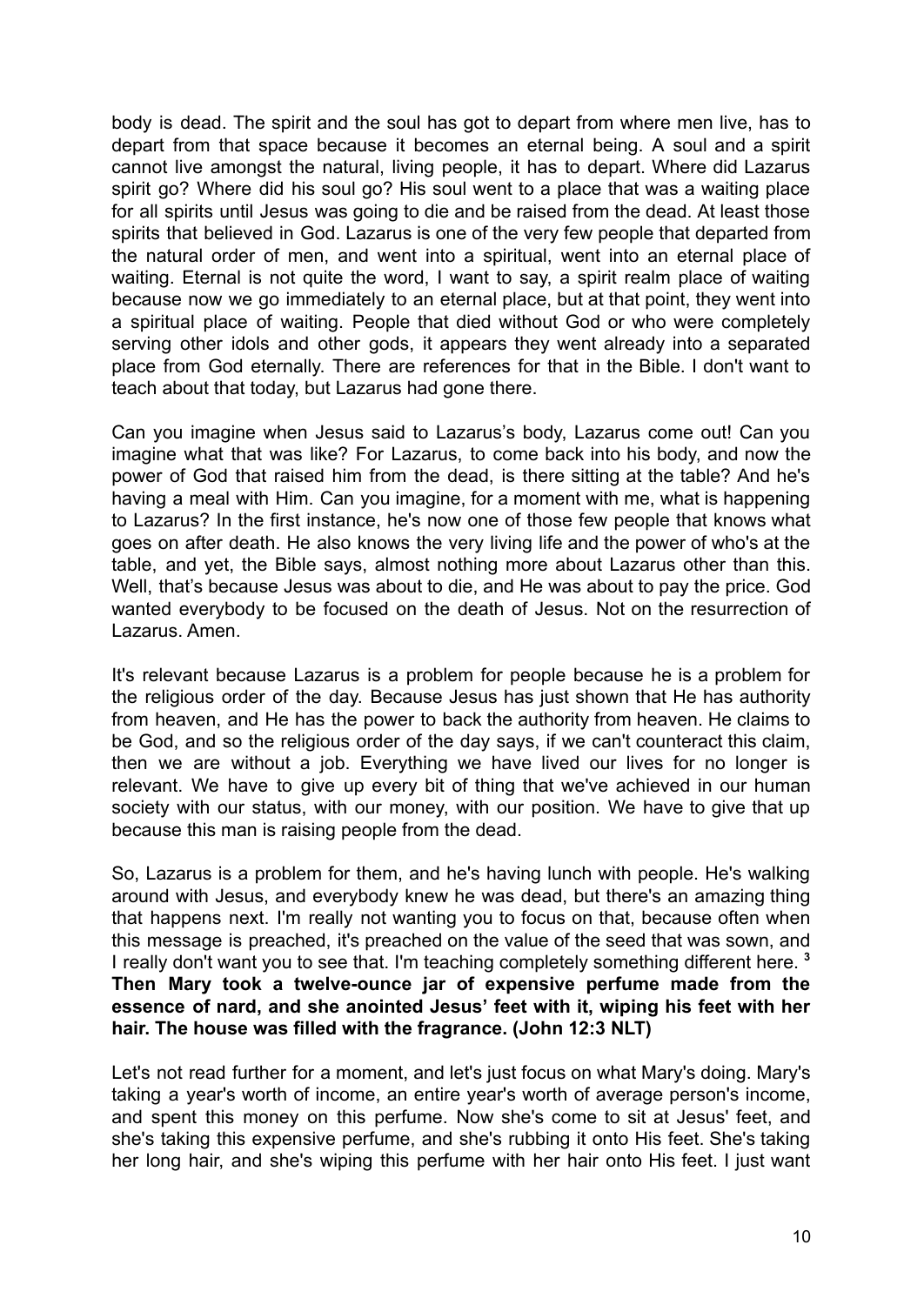you to imagine for a moment what that looks like. The probability is that Jesus wasn't sitting on a chair like we would sit on chairs today, given what the culture was, at that time, the probability was that Jesus was half seated, half resting, half upright, propped up by maybe pillows or other kinds of materials that He would be relaxed against.

If He was already sitting at the table, and He was sitting on a chair, there's no reference to how that looked exactly. Either way, if it is more kind of common in our thinking. Their tables were often low tables where people would sort of half sit, half lounge around the tables, but if it was a high table, it makes them seem more dramatic. I want to just have it in your mind for a moment, that you just think that whatever happens, she goes to kneel at His feet, and she's taking this expensive perfume, and she's taking her hair, and she's taking this whole act, it's physically extremely personal. It's very humbling. It's very intimate. It's something that you do deep from your soul, something that you do from a deep place inside of you. It's not something that you just do because, well, here's a gift here's a perfume. This is something. If you take your hair, she had long enough hair, you take your hair, and you go and rub perfume into someone's feet, that is quite something.

So, I want you to be the same kind of observer that everybody else was. If we had to enact that here on the stage, we would probably have a few pillows here, and someone would be lying here. Someone will come with long hair, and they would come and probably kneel right down, put their head right down, put their head right by the feet, so their nose and eyes and facial features would be right by the feet of the person, and they would be rubbing the fragrance into the feet of the person.

Now, suppose you can see this not as an act, as a performance, but as an act of great love, of great emotional, spiritual intimacy and desire to show affection and love. In that case, I tell you what, if you're observing that, and the presence of God is in the church here with us, the likelihood is that we would probably all be choked up. Yes, we'd be choked up. It would be probably something we never forget. It will be something very deep, very spiritual, profound. We might even feel a little bit embarrassed because the moment is so intimate, because there's so much love and affection, and so much care being given to what's happening here.

In her mind, the value of the perfume was irrelevant because the moment for her was not about how much money she spent on the gift, on this perfume. The moment was that she had this to be able to give to Jesus. It was an extension of her affection. It was most precious to her, and to her, this is the way that I can show my intimacy by not just taking a normal cloth and rubbing a few bits of that into His feet, but by taking my very hair and taking this oil and rubbing it into His feet. Most personal, most intimate, most precious, most affectionate, eternally powerful. Because we're reading about it, and we're talking about it, which means it's an eternal gift. It's an eternal moment that Mary had with Jesus. So, to say that the value of the gift is the important thing here, it's not. It has significance because it was a big, expensive gift, but in her heart, there was nothing big enough or more expensive enough that I have that I can show my affection to Him.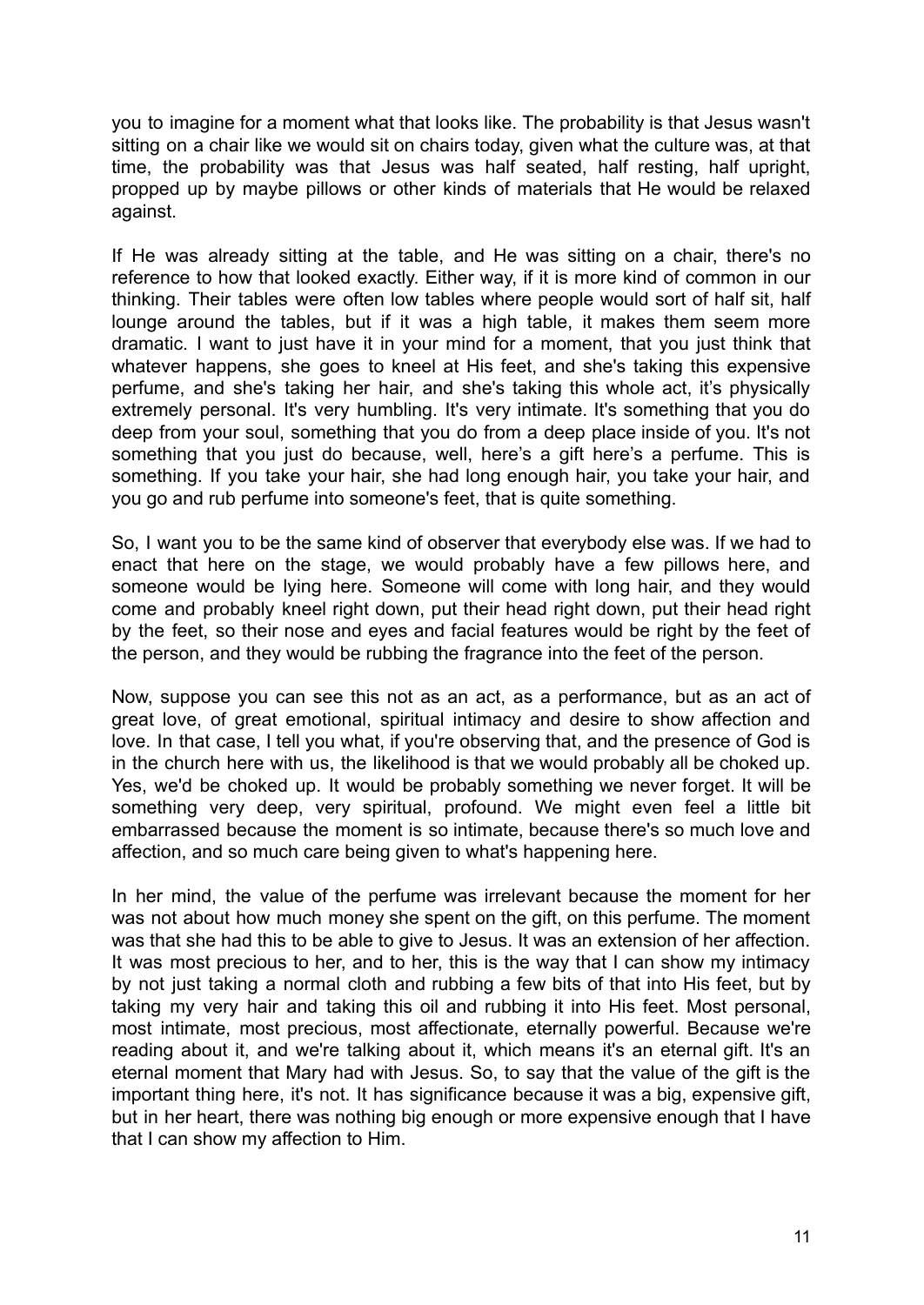I wanted us to experience this moment as best we could before I read you the next verse. The next verse is, **<sup>4</sup> But Judas Iscariot, the disciple who would soon betray Him, said, <sup>5</sup> "That perfume was worth a year's wages. It should have been sold and the money given to the poor."** The Bible says, **<sup>6</sup> Not that he cared for the poor—he was a thief, and since he was in charge of the disciples' money, he often stole some for himself. (John 12:4-6 NLT)** Jesus speaks up. I'm wanting you to understand that in this intimate moment of worship, a money spirit, a Mammon spirit, the love of money, the love of possessions, the love of status, the love of fair value systems, the love of possessing what doesn't belong to you, comes into the room. Intimate worship, the most intimate worship, the spirit of mammon is immediately present to undermine this worship moment. **This should have been sold and given to the poor.** Who extravagantly, wastes money on the preacher? Disciple *neh, jah neh.* He was a thief disciple. So, obviously here is an eternal moment of worship, and at the same time, there is an eternal moment of betrayal because Judas, at that moment, revealed his heart of what was to come.

That's what happens when disciples come with worship. Religious spirits, spirits of mammon, familiar spirits, all manner of activities immediately come against disciples that are come to truly worship, to undermine the power of the eternal moment of such worship. It's in your face straight away. I'm sharing this with you, because day by day you will experience this. I want to say to you that Jesus, the Word of God, in you always has a reply, and this is what Jesus replied, "Leave her alone." The reply of the resurrection life for you, where you come with your worship, of whatever sort it might be, when you come with your worship, the reply from Jesus, and the *Resurrection Power* of life that is in you is, "Leave him alone." **7"Leave her alone.**" **(John 12:7 NLT)** This is a moment of worship.

**<sup>7</sup> "… She did this in preparation for my burial.** That's how eternal this moment was. **<sup>8</sup> You will always have the poor among you, but you will not always have Me." <sup>9</sup> When all the people heard of Jesus' arrival, they flocked to see him, and also to see Lazarus, the man Jesus had raised from the dead. <sup>10</sup> Then the leading priests decided to kill Lazarus, too.** They already decided to kill Jesus. Now they had to decide to kill Lazarus because he was a living testament of the power of Jesus. **<sup>11</sup> for it was because of him that many of the people had deserted them and believed in Jesus (John 12:7-11 NLT).** Hallelujah.

I'm here to say to you today, the resurrection life of Christ that is in you, is calling you to moments of eternal worship. The *Resurrection Power* of Jesus, the life of Jesus that is in you, that spirit is calling you, moment by moment, day by day. It's calling you to worship. It's calling you to give yourself to Him and to become intimately more acquainted with Him. Having that life of His in you, He's wanting you to speak like Him. He's wanting you to behave like Him. He's wanting you to have all of the life that He has, He wants you to have that in every area of your life. Hallelujah.

Will there be a struggle? There will be because wherever you decide to have intimate worship, the enemy is going to come with a spirit immediately try and undermine that, and it always happens with people. Sometimes, it can happen with your past. Your past may come to bring a condemnation or as guilt or shame or a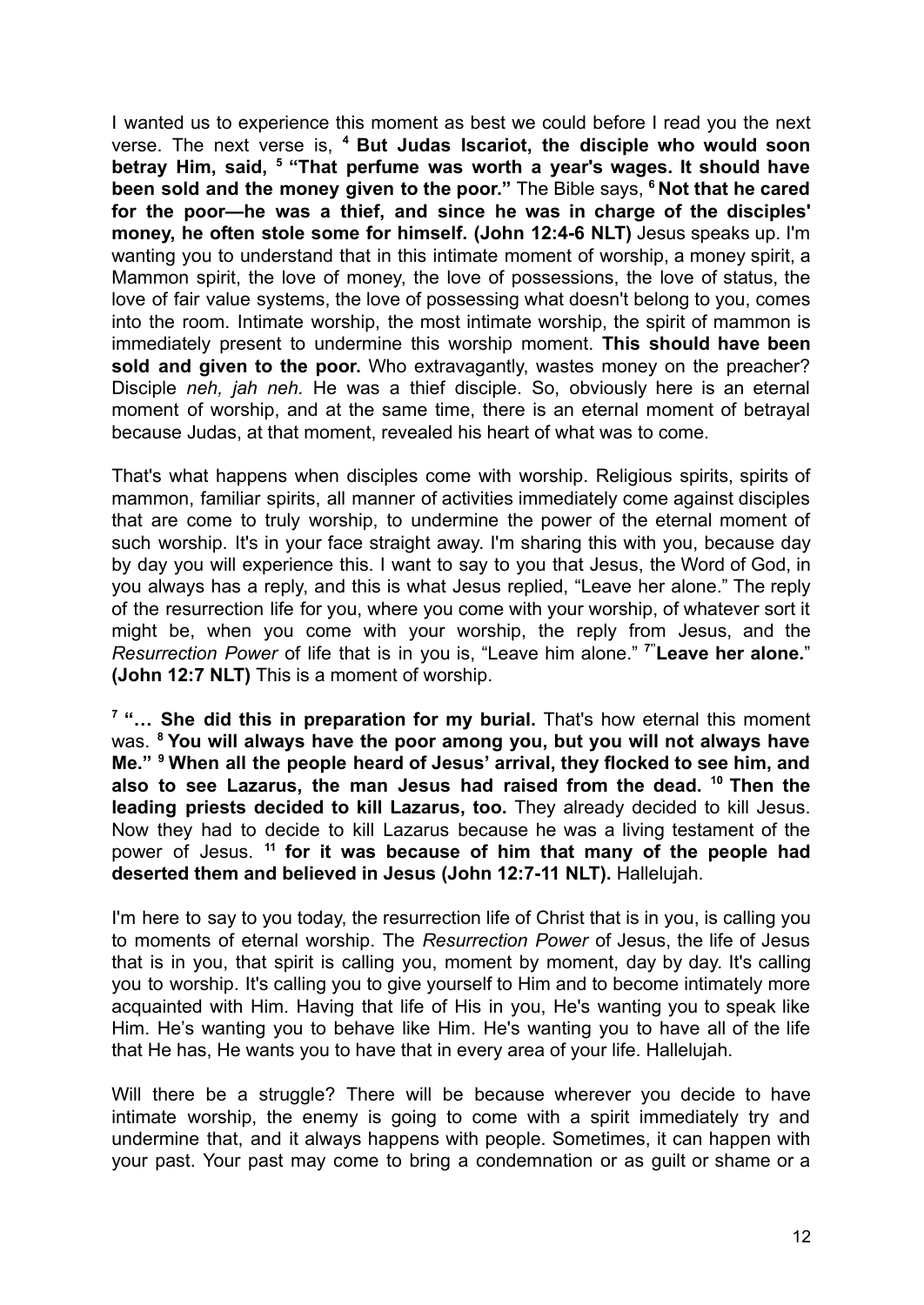judgment against you. Don't let it. Don't let it. The past is nothing you can do to fix, and if the devil uses those things to come in to try and bring something against you, stop him. "Leave me alone. I use the name of Jesus, leave me alone." Hallelujah. Praise the Lord.

Finally, I have the scripture to read to you today. I just want to paint the rest of the picture for you. There's this dinner that happens. There's this worship moment that happens. There's this thing that happens, and then Jesus enters into Jerusalem on a donkey, and all the people line on the streets, and they praise Him, "Hosanna." Pharisees all gathered together, and they don't know what to do because they were going to kill Lazarus, and they were going to kill Jesus. Suddenly he's the most well known person in town.

Then there's this moment where a delegation of Jewish Greeks arrive, and they want to meet Jesus because they came for the Passover. They want to meet Jesus and Philip. I think Philip and Andrew I think it is, Philip and Andrew. They come to Jesus with the Greek delegation's request, and Jesus doesn't answer them.

I have a story, I have a message to give you, and I want to show you that Jesus was not concerned about people, that felt privileged and entitled, and had all kinds of, well, it's, you know, we come a long way. We're covenant people, we need to have a moment with you. So, you should give us this because, you know, we've asked for it. We have a protocol, we understand, we've asked your disciples, had an expectation, Jesus has never been moved by people's expectations. Come on. Jesus was always moved by what the Father wanted Him to do. If your expectation is based on faith, then God will answer it.

Then Jesus answers their request with this next passage of scripture. **<sup>23</sup> Jesus replied, "Now the time has come for the Son of Man to enter into His glory. 24 I tell you the truth, unless a kernel of wheat is planted in the soil and dies, it remains alone. But its death will produce many new kernels—a plentiful harvest of new lives. <sup>25</sup> Those who love their life in this world will lose it. Those who care nothing for their life in this world will keep it for eternity. <sup>26</sup> Anyone who wants to serve me must follow me, because my servants must be where I am. And the Father will honor anyone who serves Me. (John 12:23-26 NLT).** So, what are we to do today? We are to follow Him. We got to be where He is. We got to serve Him. That means we don't serve ourselves, we serve Him. Hallelujah. Praise the Lord.

If you want to experience the resurrection life of God on a daily basis, in many areas of your lives. I want to say to you; it's time to make a choice. I know last week was a very powerful time because we all responded to the resurrection life, and the power of God. So, I'm saying to you; it's time for you to serve Him. It's time for you to follow Him. It's time for you to say, "Why am I at Church on Sunday morning?" Because if you're just here because we have a nice building, we have got good sound and we're nice people. I'm happy for that, but I'm much more happy if you're here because you're responding to the call of God in your life, to that call that says, experience God more powerfully, experience Him more intimately.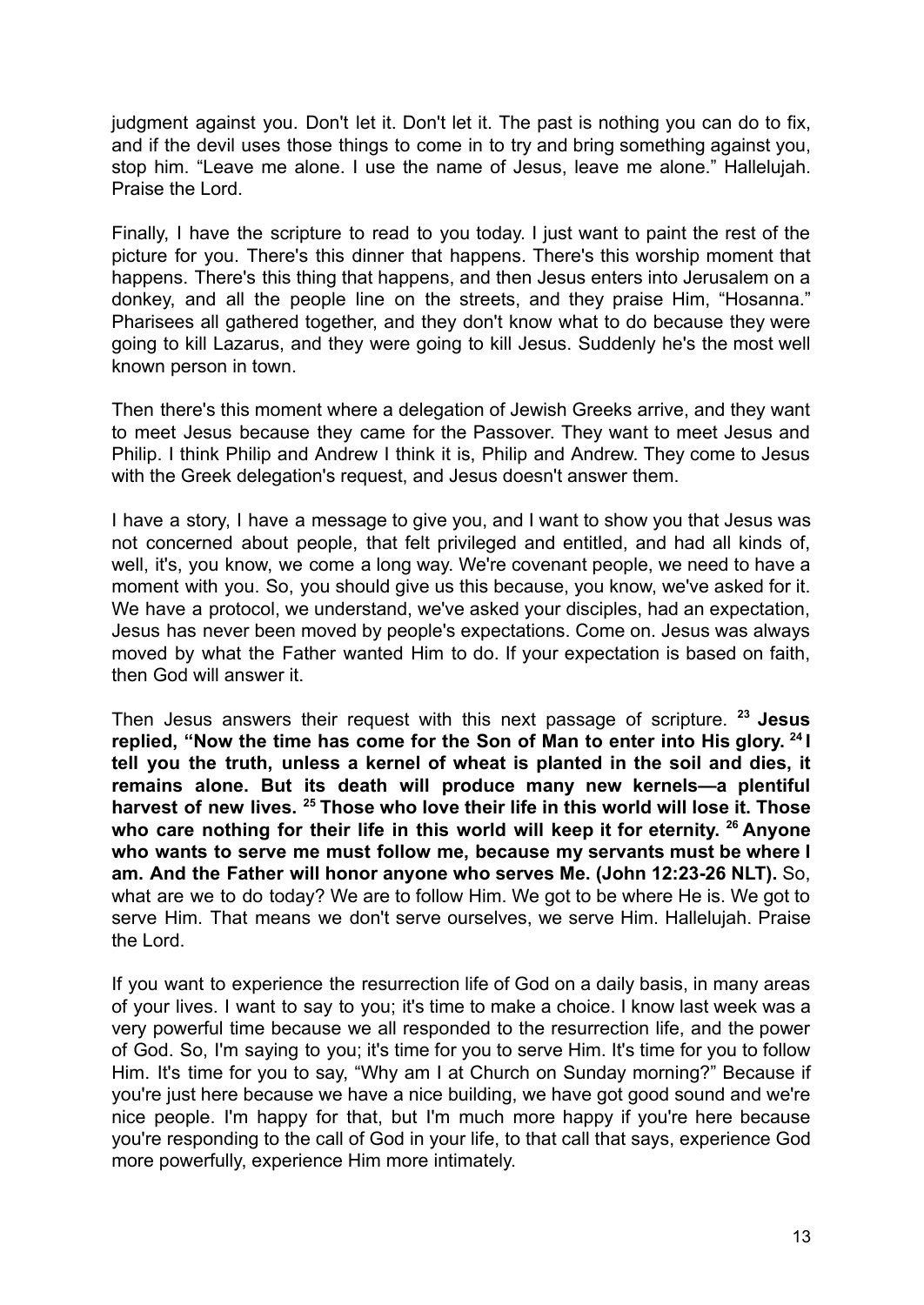I want to say this, what do you think Mary did when she took her expensive perfume, and she rubbed that into Jesus' feet with her hair? Do you not think she was dying to herself? Do you not think she was already laying down her life? Do you not think that she was already showing so much worship that she was gaining something that was eternal? Well, I can confidently say yes to all of that because her act is what we're talking about now. God chose to put that thing in the Bible.

You know, the Bible says that all the miracles and all the things that Jesus did are so many that there are not enough books to put them in. They can't be written about. There are so many things that Jesus did while He was on the earth. It's what the Bible says, but this one He chose to say, this is My Word to you for eternity because this moment of intimate worship is so powerful it speaks into eternity. Don't be surprised by what else happens around you when you have these moments between you and God. Hallelujah.

Some of you, and now I'm speaking under the inspiration of the Holy Spirit. I need you to understand this is a Word coming to you. That follows on this message that is inspired by the Holy Spirit anyway. This is a direct word for some of you. Some of you have a walk with God, and you have a faith walk with God or let me say that you have a consistent walk with God, but you feel like there is a barrier that you haven't broken through, that you haven't entered into, that you feel like you're, you are there with God, but you haven't crossed that threshold, into this experiential walk with God that sustains you.

The Lord has put it on my heart to say this to you. That if you will give Him daily heart oriented, personal worship, you will experience those breakthroughs. You will cross over. You will cross over from being someone who walks out your walk with God to somebody who walks *in* your walk with God. It's not a matter of just walking out your walk with God. It's also walking in your walk with God.

So, if I can just use an example of something that happened yesterday, normally, on a Saturday morning, I would go riding on a bicycle. So, my physical body needed some healing from various things, but I had something else happen, which very seldom happens. I had my wife say to me, on Friday evening, she said, "John, please don't go cycling tomorrow. Please stay with me. Just be with me." There's a whole lot of people there that I could go cycling with. It was kind of almost expected that I would do because I normally do-do. When the most important person in my life, the most valuable person in my life, despite some physical conditions, I was waiting, and have been waiting for them to be completely over before I cycle again. Besides that, when Sharon asked me to stay with her, she didn't have a specific reason. She just, in her heart, her love for me, her affection to me was wanting my attention. She was wanting time with me, me and her.

So, I asked you then how important is going cycling with a whole bunch of other people compared to that. So, other people might say, but you have that all the time and cycling only happens on the weekends. With that amount of people? The answer is, I don't care how many weekends or there are, or there aren't. This is why I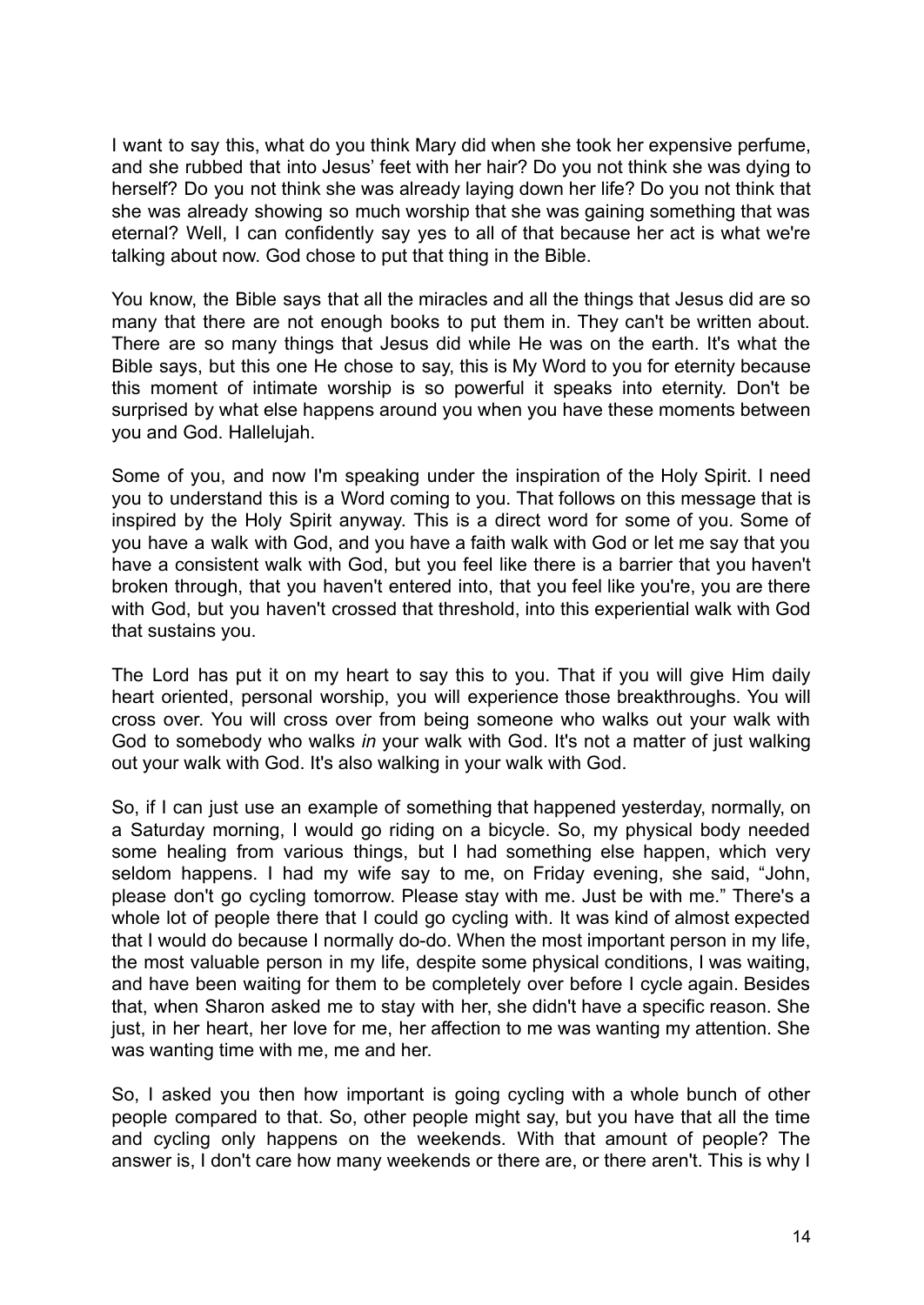have such a good relationship is because when we have these moments, we take them. We share them. We engage with each other. So we spent most of the morning talking, sharing our hearts, just chatting. Then we went and visited. I mean from early in the morning, from early in the morning, which is really early in the morning.

Some of the early birds that go cycling, that early in the morning. Not like early in the morning. So, later on in the morning, we went and visited our children and grandchildren. We spent some time there, but the rest of the day was about her requesting me to stay and be with her. Hello.

So, what do you think the *Resurrection Power* of the Lord Jesus Christ is calling you to do? It's calling you to have moments where you just respond to Him and say, "Alright, Lord, I'll come and spend this moment with You." As I've said to you before, don't let anybody else's walk with God put pressure on you. If you got to start with two minutes a day, start with two minutes. I mean, you can even put your alarm clock on your phone or whatever you do, put it on and say I'm going to do two minutes where I'm just going to. I'm not going to focus on anything else. I'm not going to. I'm just going to have a moment with Him where I thank Him. I praise Him, and I give Him glory.

But you'll find that two minutes becomes four minutes and six minutes very quickly because once you're in that presence, when you're in His presence, it becomes easier. The biggest thing is to get out of your head and get out of your functions and your tasks and the things that you got to get done. Get out of your head, and go and say, I'm going to go and sit at His feet. I'm just going to love on Him and let Him talk to me, and I'm going to talk to Him. Hallelujah.

Won't you all stand with me, please? So, by the way, this, what I've said to you this morning, is the secret to a better, newer, more engaged relationship with anybody and everybody that's around you. It really is. If you give God the time, that you can praise and worship Him. He opens up every relationship that's currently closed. Every relationship that's not working properly. God opens it up. He opens it up. He begins to restore it. He begins to work on it, and things begin to happen that give you opportunities that you can take to improve relationships. Hallelujah. Praise the Lord.

Because when you base your relationships on the relationship, that's the rock, it's Jesus, they work. Hallelujah. Praise the Lord. Won't you put your hand on your heart here with me, and let's all just say this together and say, "Jesus, I thank You, that You are my Lord, You are my Savior, and that You died for me. And that God, the Father, raised You from the dead. I receive the full *Resurrection Power* that raised You from the dead into my heart and into my life, in Jesus' name. I receive it now. In Jesus' name. Hallelujah.

I'm telling you this *Resurrection Power* of life, the *Resurrection Power* that raised Jesus from the dead, that life of Christ is so powerful in your world, that the words that you speak, the things that you do have got such energy, they've got such capability, they've got so much things they can do, when you're in Him. Hallelujah. Can I pray for you before I close the service?